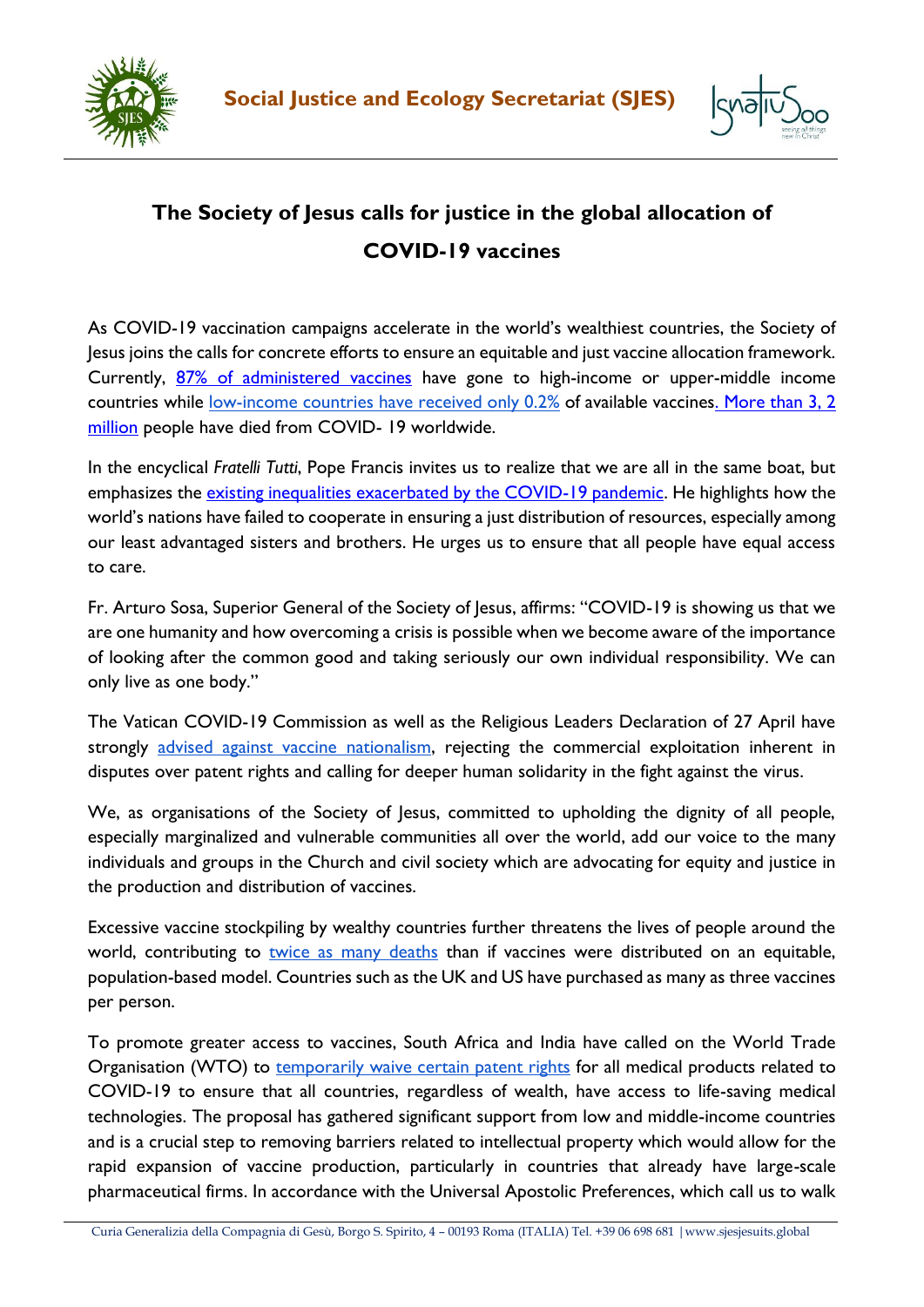with the excluded in a mission of justice and reconciliation, the Society of Jesus stands in full support of this proposal.

We welcome the decision of President Biden to support the waiver. We also welcome comments by European Commission President, Ursula von der Leyen, that the EU is ready to discuss the waiver. But the gravity of the situation in countries like India is a reminder that action must be taken urgently. Any delay will be measured in the further suffering and deaths of people especially the poorest and most marginalized.

The Society of Jesus supports the following actions:

- Urge those countries still blocking the proposal for a temporary waiver of patent rights to support it so as to expand and speed up the production and distribution of life-saving technologies, medication and vaccines
- Encourage all countries to prioritize distribution of vaccines to the most vulnerable among their own citizens
- Urge wealthy countries to fill funding gaps for the COVAX initiative and to share surplus vaccines from their own stockpiles
- Call on International Financial Institutions and private creditors to cancel the debts of low and middle income countries to allow them to respond to and recover from the pandemic

The Society of Jesus is committed to engaging in advocacy at the local, national, and international levels with like-minded organisations to ensure that all individuals, no matter where they live, have access to the COVID-19 vaccine. Nobody will be safe from the virus until everyone is safe, underscoring the need for increased justice and solidarity in addressing this global issue.

**10 May 2021 Xavier Jeyaraj SJ** Rome **Secretary, Social Justice and Ecology Secretariat** 

Signatories:

**Roberto Jaramillo SJ**- President, Jesuit Conference of Latin America and the Caribbean(CPAL)

**Agbonkhianmegue E. Orobator SJ**- President, Jesuit Conference of Africa Madagascar (JCAM)

**Antonio F. Moreno SJ-** President, Jesuit Conference of Asia Pacific (JCAP)

**Timothy P. Kesicki SJ-** President, Jesuit Conference of Canada and the United States of America (JCCU)

**Franck Janin SJ**- President, Jesuit Conference of Europe (JCEP)

**Jerome Stanislaus D' Souza SJ**, President, Jesuit Conference South Asia (JCSA)